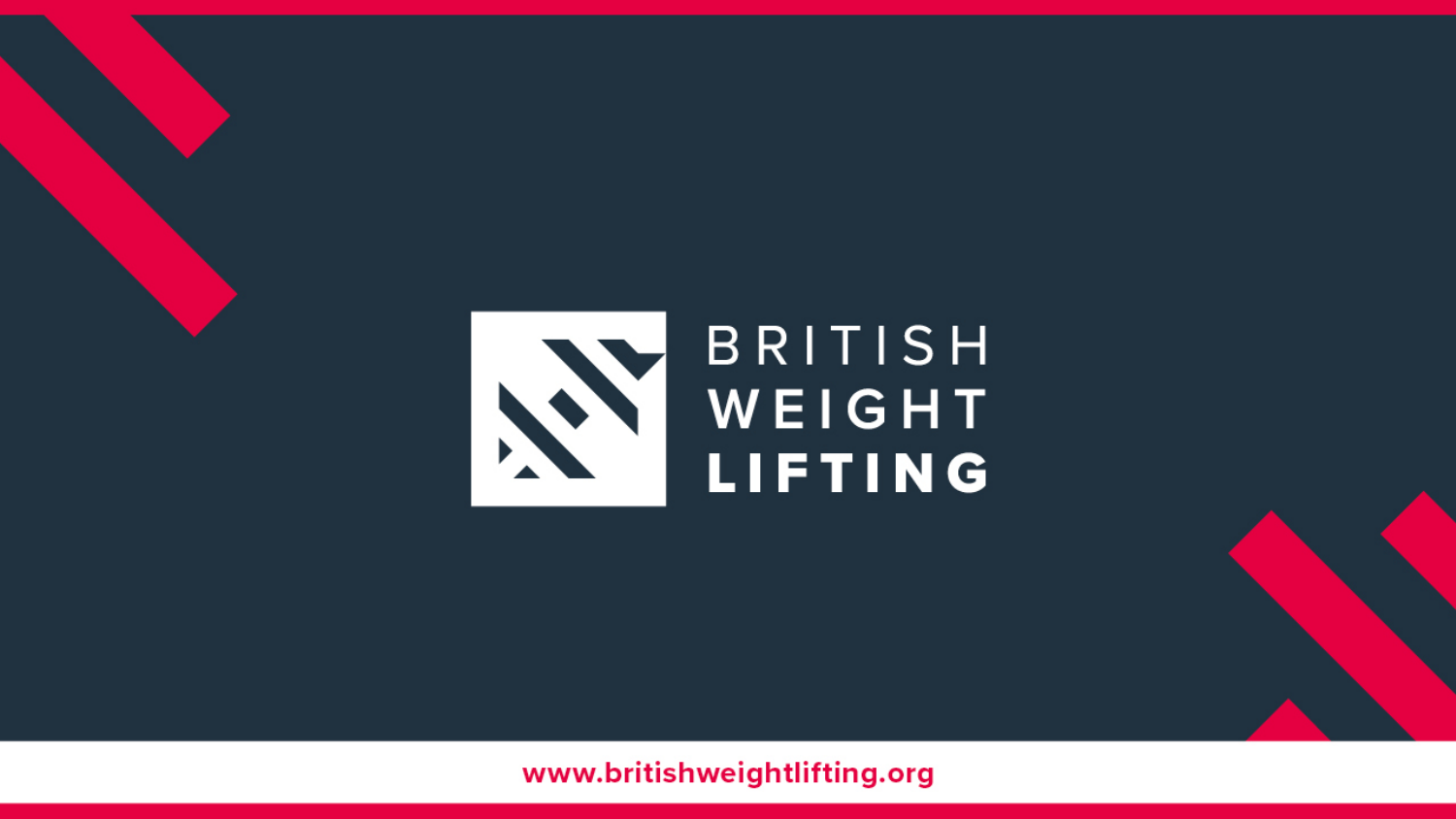# **First steps to Competing Internationally**

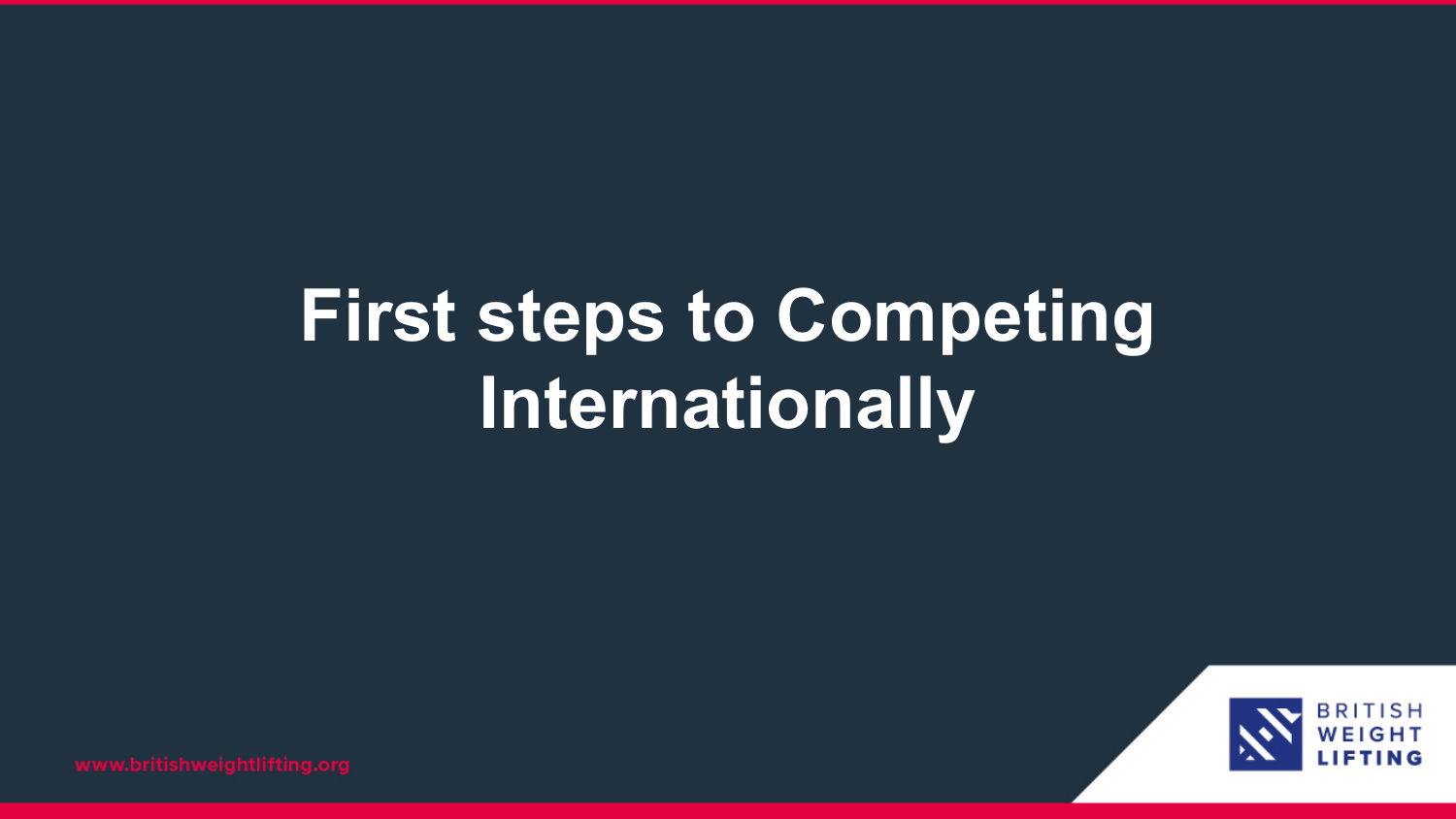

### **First Steps to competing internationally**

If you are a British athlete who is interested or is already competing internationally it is essential that you are aware of the exp both British Weight Lifting (BWL) and the International Weightlifting Federation (IWF) around anti-doping practice and the other eligibility requirements for competing internationally.

- **1. Complete a BWL application of interest** and return it to stuart.martin@britishweightlifting.org
- **2. You must hold a current British passport**
- **3.** Contact IWF Anti-Doping to set up and register for an ADAMS whereabouts account if you haven't done so already please iwf@ita.sport with a completed copy of the new athlete registration form found here
- **4. Complete online whereabouts for a minimum of 3 months prior** to any international event you wish to compete at.
- **5. Make yourself aware of key selection periods, minimum eligibility criteria and qualification standards** found online here
- **6. All athletes must complete iLift clean course each year (link here)** and Send a copy of their certificate to education@iwfnet.net before each event

More information about IWF whereabouts expectations and ADAMS can be found here on the IWF website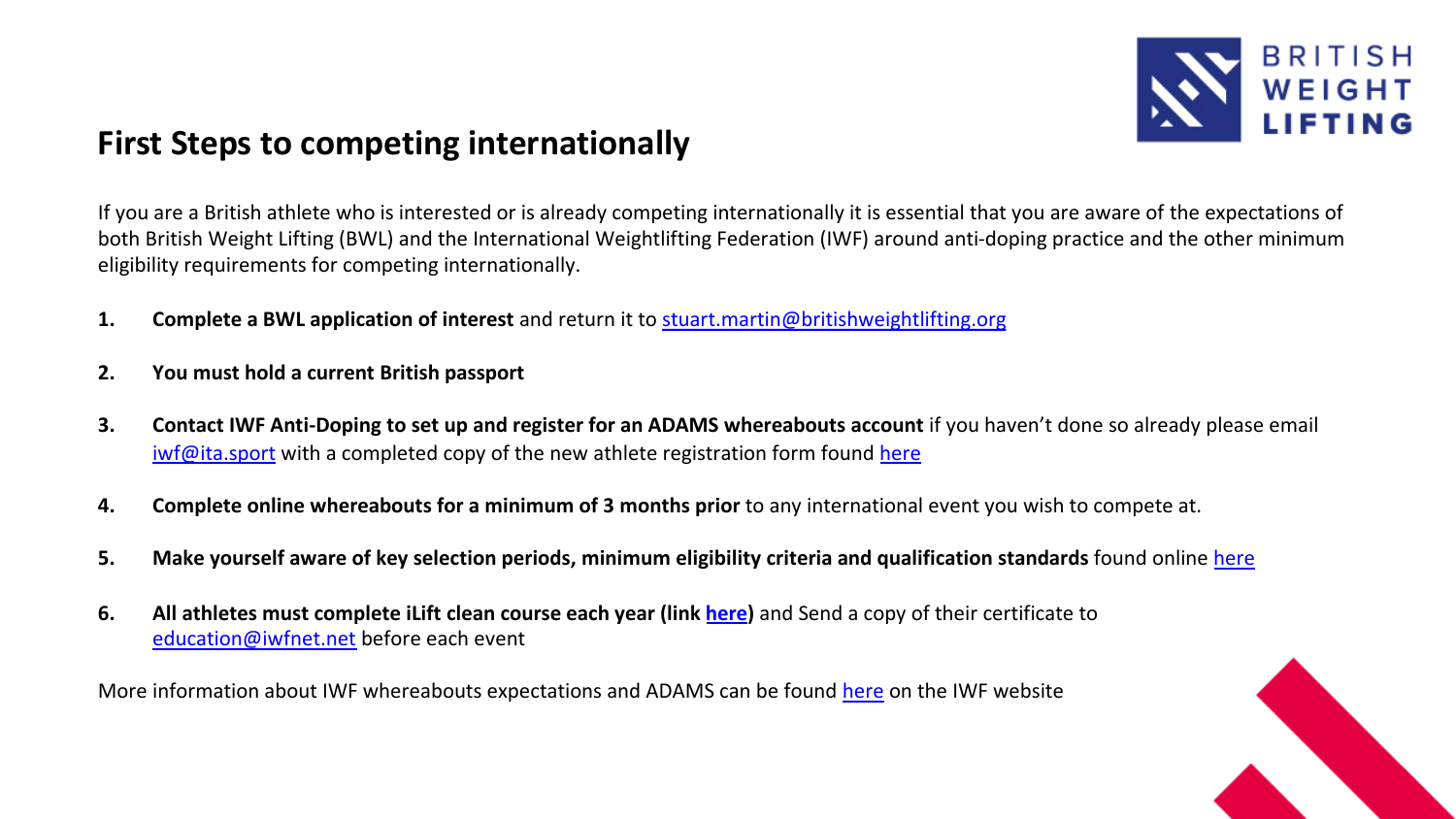

## **BWL General Whereabouts submission Advice**

- 1. Submit whereabouts year round If you are an athlete considering international competition, we recommend that you sub whereabouts information for each quarter.
	- Whereabouts can be frustrating but it is an essential part of being eligible to compete internationally in weightlift
	- The IWF has a zero tolerance approach for any athlete who has failed to submit complete whereabouts information.
- 2. Always submit whereabouts a minimum of 2 weeks before the quarterly submission deadlines, in case of any technica contact iwf@ita.sport immediately if you have any issues with submissions. Quarterly submission dates outlined below;
	- *Q1 – 23:59, 15/December 2020*
	- *Q2 – 23:59, 15/March 2021*
	- *Q3 – 23:59, 15/May 2021*
	- *Q4 – 23:59, 15/September 2021*

#### **3. Always double check your submissions have been registered**

- Always log out of the system and log back on to check your submission has gone through (and turned green)
- Please be aware that there is an issue with the submission button and the IWF does not accept this as extenuating circumstances
- Always take a screen shot as evidence
- **4. Always complete quarterly whereabouts on a computer**,
	- We advise that you only use the mobile app to do quick updates on the go.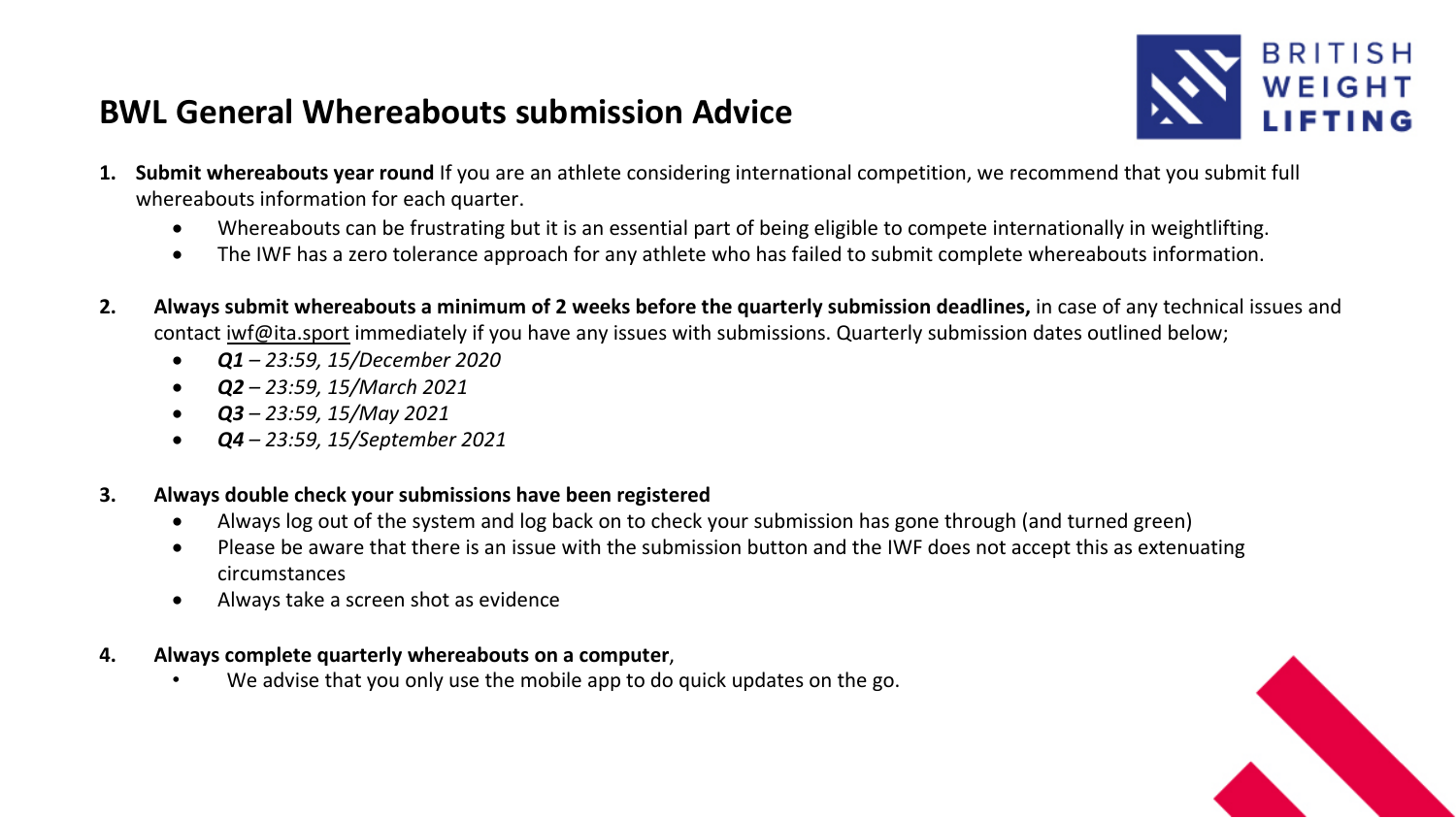#### **Emily Muskett's Top Tips**

*UKAD Whereabouts Refresher Webinar (August 2020)*

- Log all airline travel
- Make sure you enter overnight travel and overnight accommodation in separate tabs
- Edit overnight address more thoroughly, buzzer codes etc must be accurate
- Provide as much detail as possible about consistent scheduling (e.g. physio, training etc)
- If you are on the National or Domestic Registered testing pools you can only use the emergency number within 24 hours of the change and if the number you are calling from is activated on the Adams portal, outside that window you must try to use the app or desktop as much as possible.
- You can add an attachment, UKAS recommend adding documents like flight confirmation, accommodation details, screenshots or training schedules
- You can now submit whereabouts quarterly in the athlete central app not just on the desktop